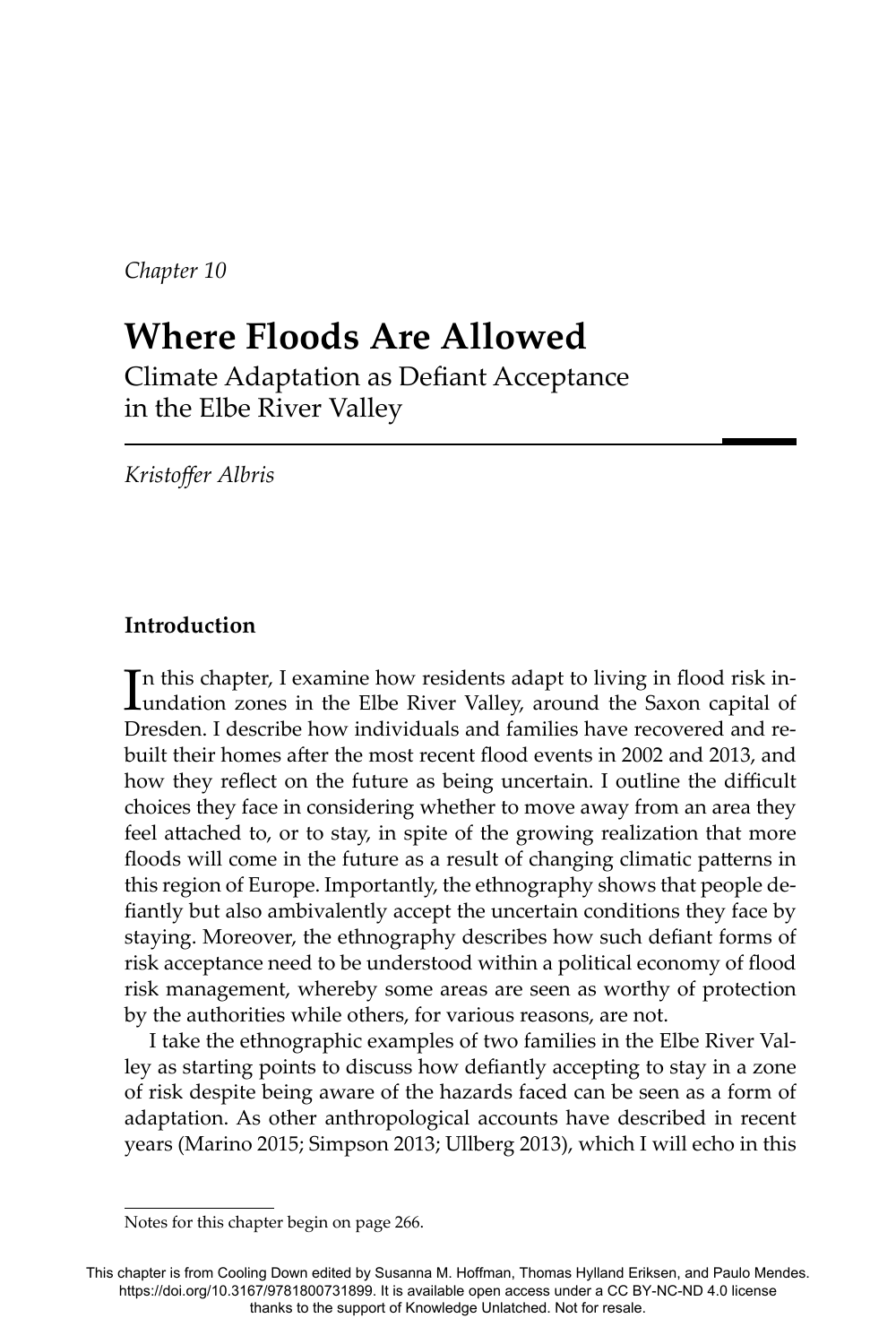chapter, people are compelled to act and adapt to risks as a result of factors related to both memory, personal experience, the ability to forget, collective solidarity, community and place attachment, and, not least, political and economic forces that limit their choices. As such, adaptive actions cannot be reduced to single-variable explanations of risk perceptions—a point also raised in a recent review of the risk perceptions and disaster preparedness (Wachinger et al. 2013)—but must be viewed and understood in the context of political and economic forces at work in the given social and cultural environment.

The idea of defiant acceptance that I present in this chapter is intended to conceptualize how people at risk of a natural hazard might be well aware of the dangers they face, based both on personal experience and the possibilities they have of preventing harm to themselves and their family (i.e., to move away). Yet, because of different factors - such as attachment to place, community solidarity, and political-economic configurations of risk management plans—they choose to accept the circumstances in a spirit of defiance. Thereby they exert a sense of agency in relation to the predicaments in which they find themselves. As such, defiant acceptance can be seen as a form of adaptation in relation to climate change and disaster risk and perhaps even as a form of adaptive resilience (Tierney 2014: 197), although resilience as a term carries with it a host of analytical and political issues (Barrios 2014; 2016; Hastrup 2009) that I will not address in detail in this chapter.

The ethnography research underpinning this chapter involved eleven months of fieldwork in the Elbe River Valley area in Saxony, Germany, between 2014 and 2016. The term "Elbe River Valley" has traditionally been used to designate various areas of different scales in the Elbe catchment area in Eastern Germany. Here I take the term to refer to the culturally specific area between the towns of Meissen and Pirna, with its gravitational center being the Saxon state capital of Dresden, and in which the majority of the fieldwork was also conducted. The majority of the ethnographic data stems from participant observation of community life in four periurban settlements along the Elbe River and of interviews with floodaffected residents, exploring how they have attempted to adapt to recurring floods by remodeling their homes or by whether they have considered moving away. I first describe the overall context of the flood events in the Elbe River Valley and how these events have prompted both citizens and local authorities to pursue different climate and flood risk strategies. Following this, I present two ethnographic cases of families living in different parts of the region. Before concluding, I discuss these two cases in light of my proposed arguments as outlined in the introduction, highlighting how existing theories in disaster and climate risk perception need to consider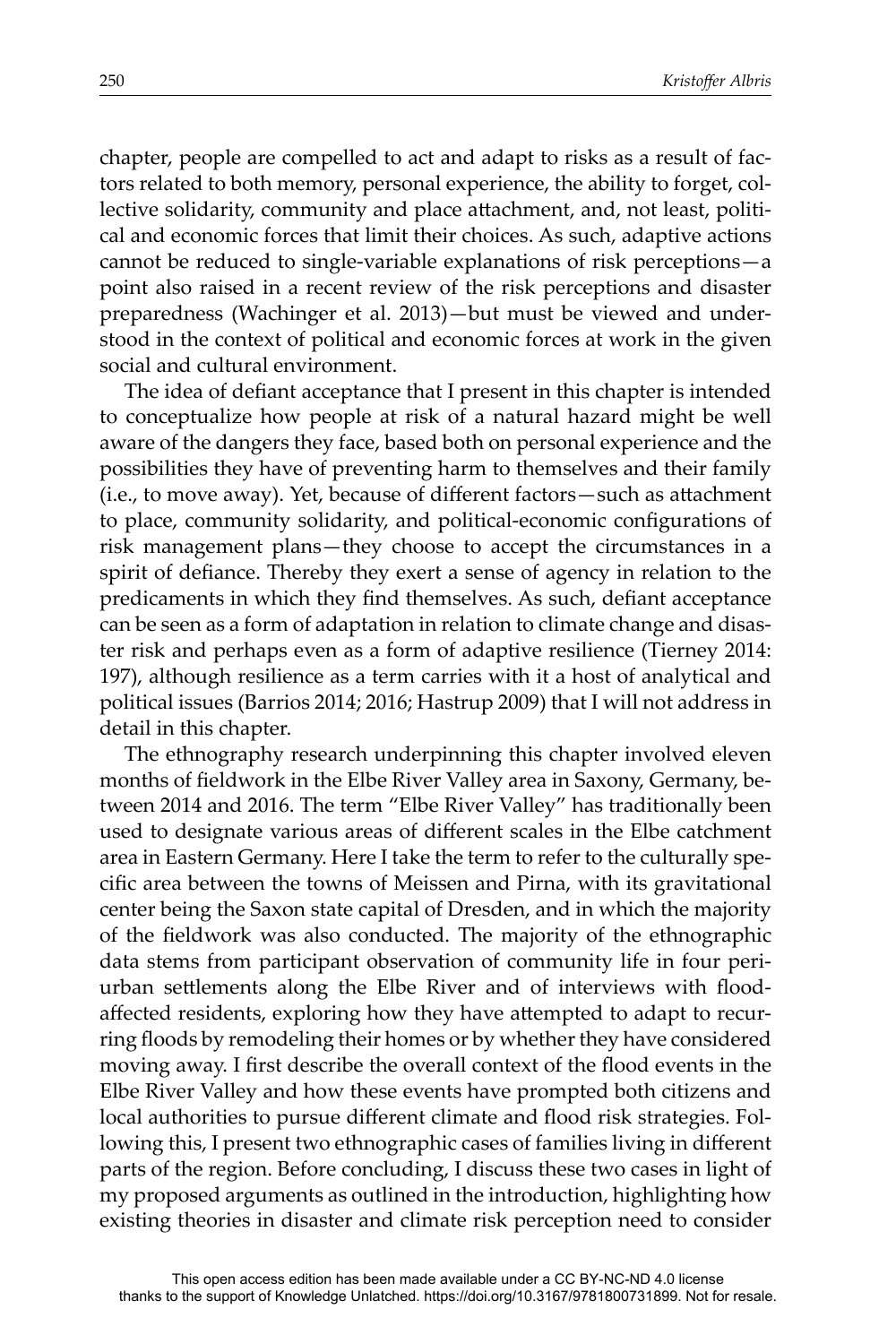the paradoxical aspects of human action and thought, of which the idea of defiant acceptance is an example.

#### **Floods and Climate Change in the Elbe River Valley**

The Central European floods of 2002 and 2013 are the specific disaster events in focus in this chapter. Both events caused massive damage and affected hundreds of thousands of people across the region. The economic costs of the 2013 floods numbered  $E11.7$  billion in total (Munich Re 2014). The even more damaging 2002 floods were one of the costliest disasters in European history. Hundreds of towns and settlements across Central Europe were flooded, and twenty-one people died in Germany alone. In Dresden, the costs of the 2002 floods have been estimated at  $\epsilon$ 1.36 billion (Dresden Brand- und Katastrophenschutzamt 2013). Tens of thousands of people were evacuated. Hundreds of homes were destroyed, ruined, or made uninhabitable for months or years. Stories of people losing their homes or livelihoods and seeing their insurance premiums rise were widespread in the media and in official reports (Dresden Umweltamt 2012). The 2013 floods, although almost as massive in terms of the height of the water levels, caused comparatively less damage than the 2002 event, with costs amounting to "only" €137.1 million in Dresden (Freistaat Sachsen 2013: 12). Some structural flood protective measures, increased cooporation with the Czech authorities upstream in the Elbe catchment area, and a heightened sense of risk awareness among the population are some of the factors officially explaining the lower costs of the 2013 floods (Freistaat Sachsen 2013: 12). Similar cost-reducing measures have been documented across other sites in Germany that suffered from the same flood events (Thieken et al. 2016). An official evaluation report argued that the reduced impact of the 2013 flood was directly due to the massive investments in structural flood protection that followed the 2002 event (Kirchbach, Popp, and Schröder 2013). In Dresden, the local administration calculated that its investment of  $\epsilon$ 26 million in flood management plans between 2003 and 2013 had been directly responsible for the damages being almost a tenth of what they were in 2002 (Dresden Brand- und Katastrophenschutzamt 2013). Still, hundreds of houses were flooded, thousands of people were evacuated, and just as many people were made homeless for a considerable period. Indeed, for many people in Dresden, the 2013 floods were equally as bad as, or much worse than, the 2002 event. Since insurance plans had become less comprehensive, relief aid from state and civil society sources was less generous, and reconstruction firms sought higher profits with poorer-quality work. Most importantly, few residents of Dresden had ex-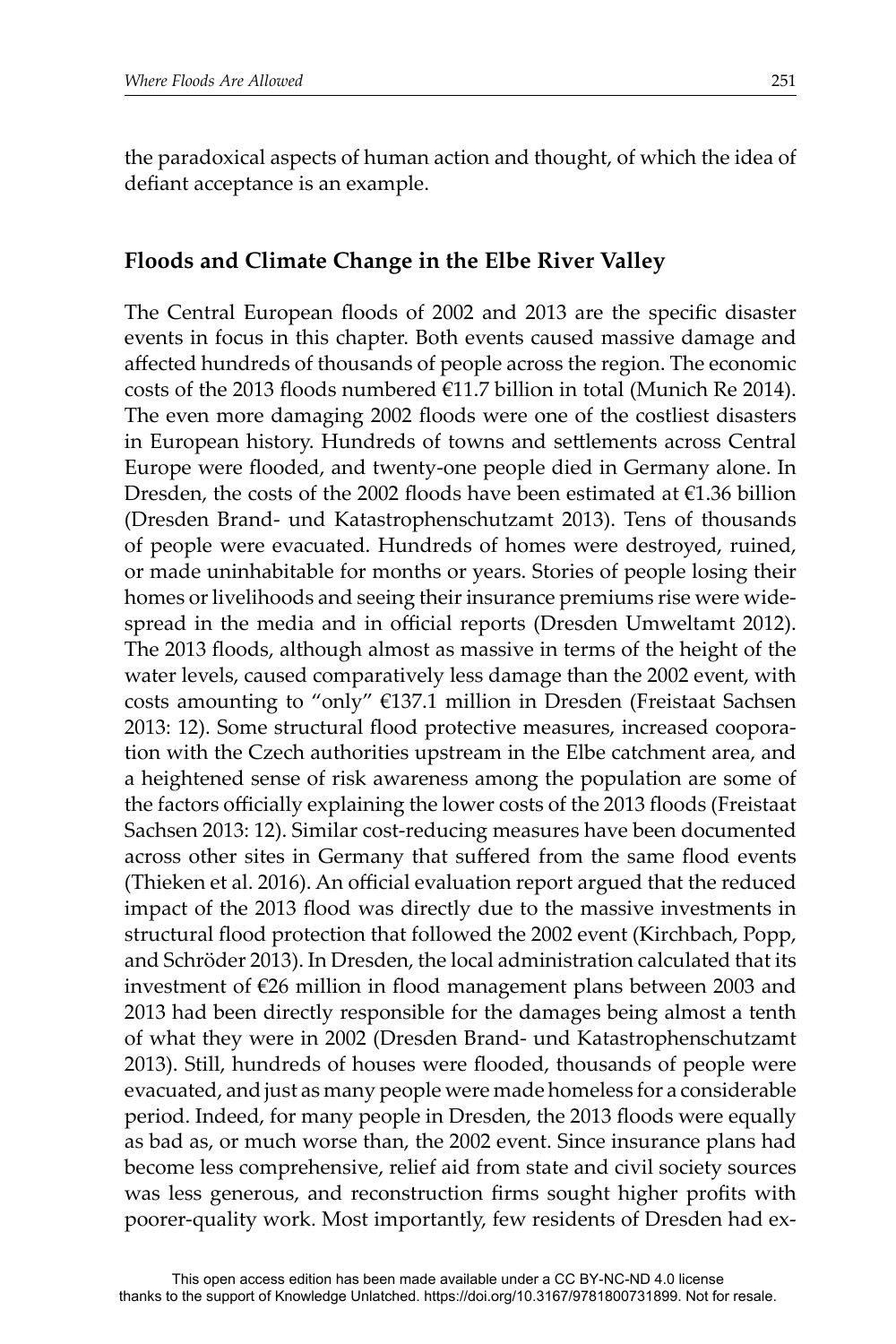pected that a flood on a par with the 2002 event would occur within such a short time frame. As one affected riverside resident in Dresden noted while reflecting on the recurrence of the disaster: "I thought I had already had my flood." Suddenly, people in the Elbe River Valley—and the flood experts producing statistical projections of recurring events—have had to reevaluate what a hundred-year flood might mean.

In almost all parts of Europe, river and coastal flooding are the most frequent types of natural hazards, and they have shaped and impacted European societies for as long as there have been human settlements (Mauelshagen 2009; Wanner et al. 2004). The history of Saxony, Dresden, and the Elbe River Valley has been shaped in particular by the recurring presence of riverine floods (Fügner 2002; Korndörfer 2001). In addition, flood disasters have been on the rise across Europe in recent years. The European Environment Agency (2013) has, however, pointed out that it cannot yet be assumed that climate change is driving the increasing number of flood events and damage costs. Nonetheless, more severe and unpredictable weather patterns, as expected for most parts of Europe, would exacerbate the impact of existing cycles of flood events in the region. Across many parts of Europe, it seems, floods have become more frequent and, one could argue, a more regular aspect of life for millions across the continent. One could also argue that, in some places, although they were once thought to be highly exceptional, floods are now increasingly perceived to be the rule rather than the exception.

That residents of the Elbe River Valley region now view floods as a frequent part of life rather than as exceptional events is supported by survey studies conducted in the area. In one study, Kreibich et al. (2011) analyzed the flood preparedness of households and businesses after the 2002 and 2006 floods in the Elbe catchment area. They found that before the 2002 event, 30 percent of households and 54 percent of businesses reported that they had taken no precautionary measures, and only 26 percent of households had the appropriate knowledge of how to respond to floods. These numbers were quite different after the 2006 event, which was not only far less severe in terms of flood levels but also less surprising. Following this event, only 10 percent of households and 26 percent of business reported being unprepared. In a study that surveyed households in Dresden after the same floods, Kreibich and Thieken (2009) concluded that just 13 percent of households had undertaken precautionary measures before the 2002 floods. However, the number of households with some degree of preparedness rose to 67 percent before the 2006 event. The reason for the decrease in general unpreparedness seems to be a rather commonsense one: when you have experienced an event in the recent past, you will be more aware and, thus, better prepared for a similar event. This is supported by my ethnographic data in which people articulated concern about not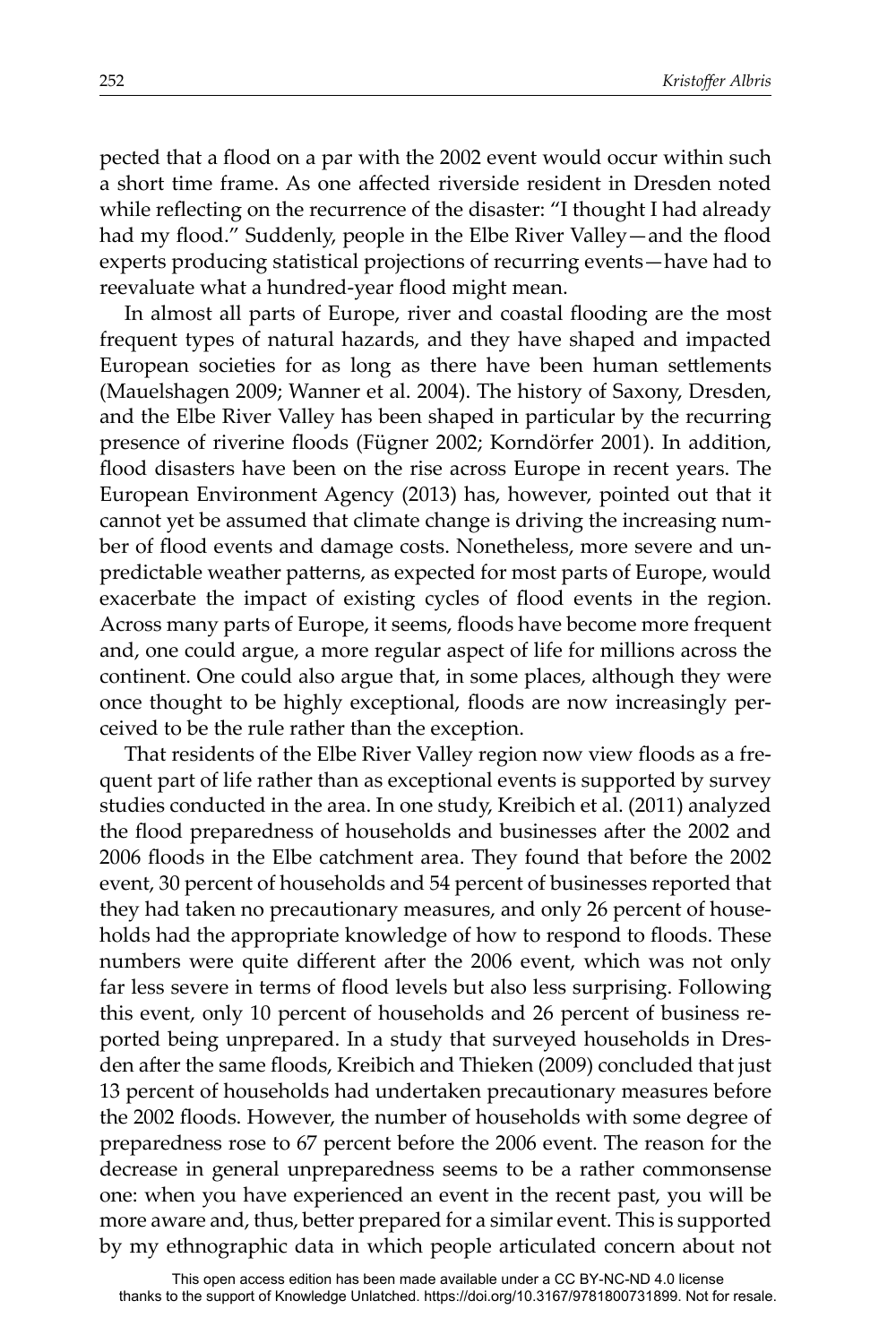being able to sustain the kind of knowledge required to prepare for floods. In this sense, risk perception and adapting to risks is a matter of seeing risk as memory bumped forward, as Sheila Jasanoff (2010) has put it.

Such a reasoning resonates with findings from other anthropological accounts of climate change and disasters. Elizabeth Marino's (2015) ethnography of climate change and disasters in Shishmaref, Alaska, portrays in great detail how it is becoming increasingly difficult to demarcate climate change from disaster events in the arctic region, with one exacerbating the effects of the other. Indeed, many recent anthropological publications on climate change show how environmental change and adaptation are being tied to environmental crisis and rupture, including disasters and catastrophes (Hastrup and Rubow 2014). It might not even be that climatic changes are directly felt, as is the case in Shishmaref. But the existence of the perception that it will come to influence or already influences climate and weather variability frames a sense of anxiety about the future as uncertain. The same alarm, I argue, is also the case in the Elbe River Valley, and the concern with climate change is an integral part of such a perception across Germany (Kachelmann 2002) and locally in and around Dresden (Korndörfer et al. 2011).

While local politicians call for private insurance schemes to bear the burden of flood damages, parts of the river basin have been declared as inundation and retention zones, effectively meaning that floods in these areas have to be allowed in order to safeguard others. Many who live in these peripheral flood-prone areas, where structural protection is impossible or unwanted for one reason or another, face a dilemma: either adjust to the flood risk or move away. Unfortunately, for some, houses are hard to sell, while insurance is often difficult to obtain.

Adjusting to floods has consequently been for many a matter of trying to remodel, refit, or restructure homes and houses in such a way that they can withstand at least minor flood events. The owners often choose to make small adjustments rather than wait for the authorities to come up with a comprehensive solution such as a wall or a dike. To add further complexity to the matter, in some areas of the valley, locals protest plans to build structural protection measures, as these would change the landscape so dramatically as to undermine the reason for living in those areas. As Ernst Fischer,<sup>1</sup> a resident of the riverine settlement Laubegast, which is prone to flooding and where locals have resisted the building of a floodwall, explains:

*Ernst*: I am no hydrologist or building engineer. We do not know what to do to prevent the flood problem. So, people have to be prepared. We try to organize ourselves. We must be smart and find the relevant knowledge for how to deal with it.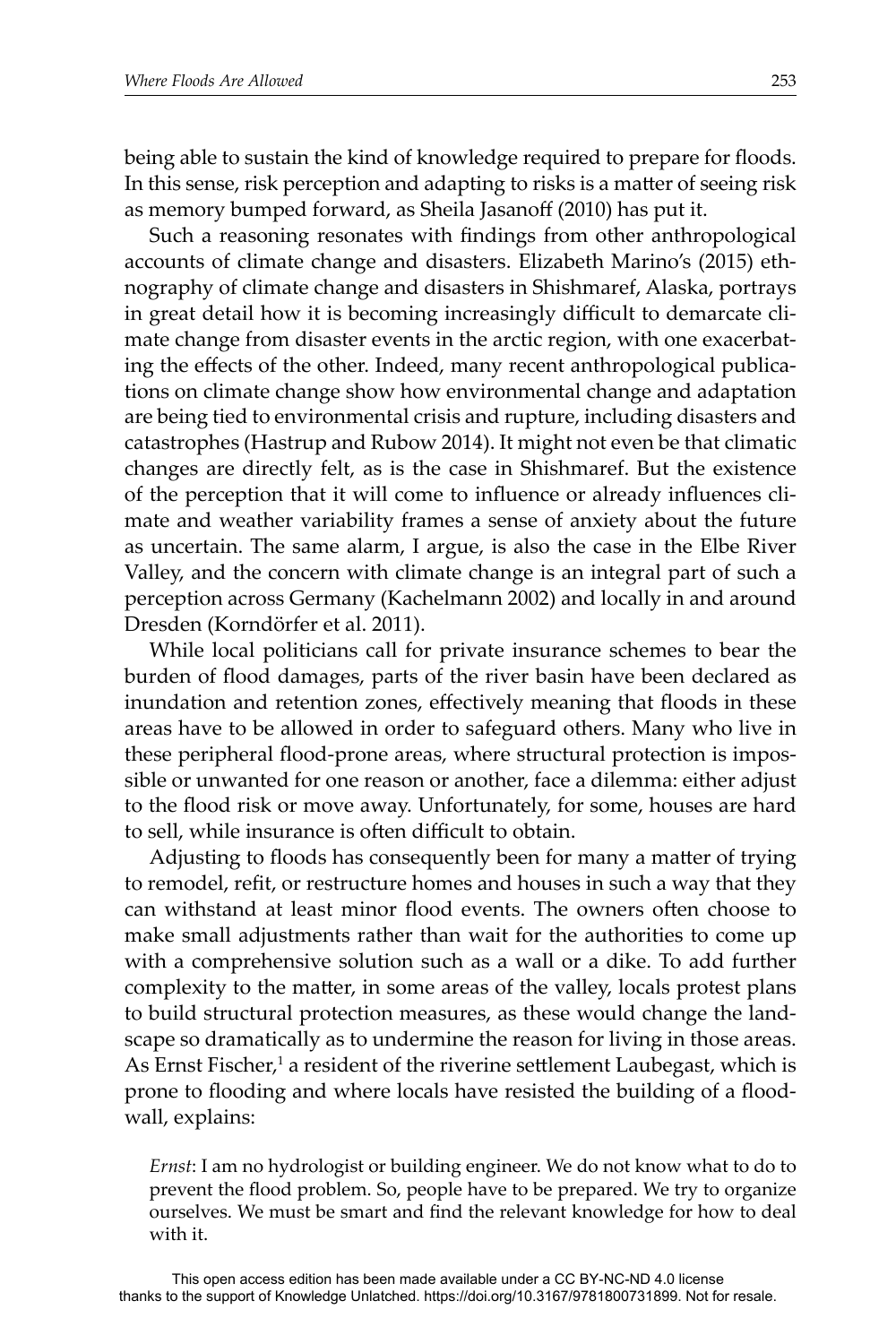Despite protests against walls and dikes in the Elbe River Valley—a phenomenon more pronounced than in any other area of Germany (Otto, Hornberg, and Thieken 2018)—most people would like to see some form of collective flood prevention measures and, preferably, sustainable solutions such as water retention basins or widening the riverbed. Some locals have also argued that a collective insurance fund for flood damages should be created, where everyone living close to the river should pay a monthly or annual contribution. This idea has, however, not materialized as of yet. In the absence of such solutions, people devise small-scale plans for how they can continue everyday life when the ground floor of their house is under water, when their neighborhood has been isolated from the rest of Dresden, or when basic infrastructure utilities such as electricity or gas are cut off. Pictures of people in canoes or kayaks circulating online or in local news media outlets are a common illustration of the predicament, as locals use alternative means of transportation to get to dry land in order to catch a bus or a tram to work. Many have also moved their kitchens above the ground floor, thereby minimizing the risk of essential items such as refrigerators and stoves being damaged or destroyed. Others have readied temporary solutions to ensure continued water and power supply to their house. Yet, despite such creative and microscale attempts to live with flood hazards, many constantly confront themselves with critical and unnerving questions, such as whether to relocate up to higher ground or simply move far away from the Elbe.

As I will show, however, it is not necessarily clear what it would mean for people to move away or whether that is even possible. Understanding the dilemmas that flood-affected individuals and families face means exploring the subjective and social mechanisms at play for why people choose to remain in flood inundation zones while being perfectly aware of the risks they face, even, as I came across, reporting a sense of pride about the fact that they chose to stay. I will describe this through the ethnographic cases presented in the following sections of the chapter.

#### **Coming to Terms with Uncertainty**

The Krüger family lives in Meusslitz, at the far eastern end of the Dresden municipality. The father, Andreas, works as an office clerk (*Bürokaufmann*), while the mother, Petra, works in childcare (*Kinderbetreuerin*). They have lived in their house since 2001 and have two children between the ages of ten and fifteen.

As I knock on their door on a very warm summer day in July 2015, Andreas invites me in and leads me into their comfortable shady gar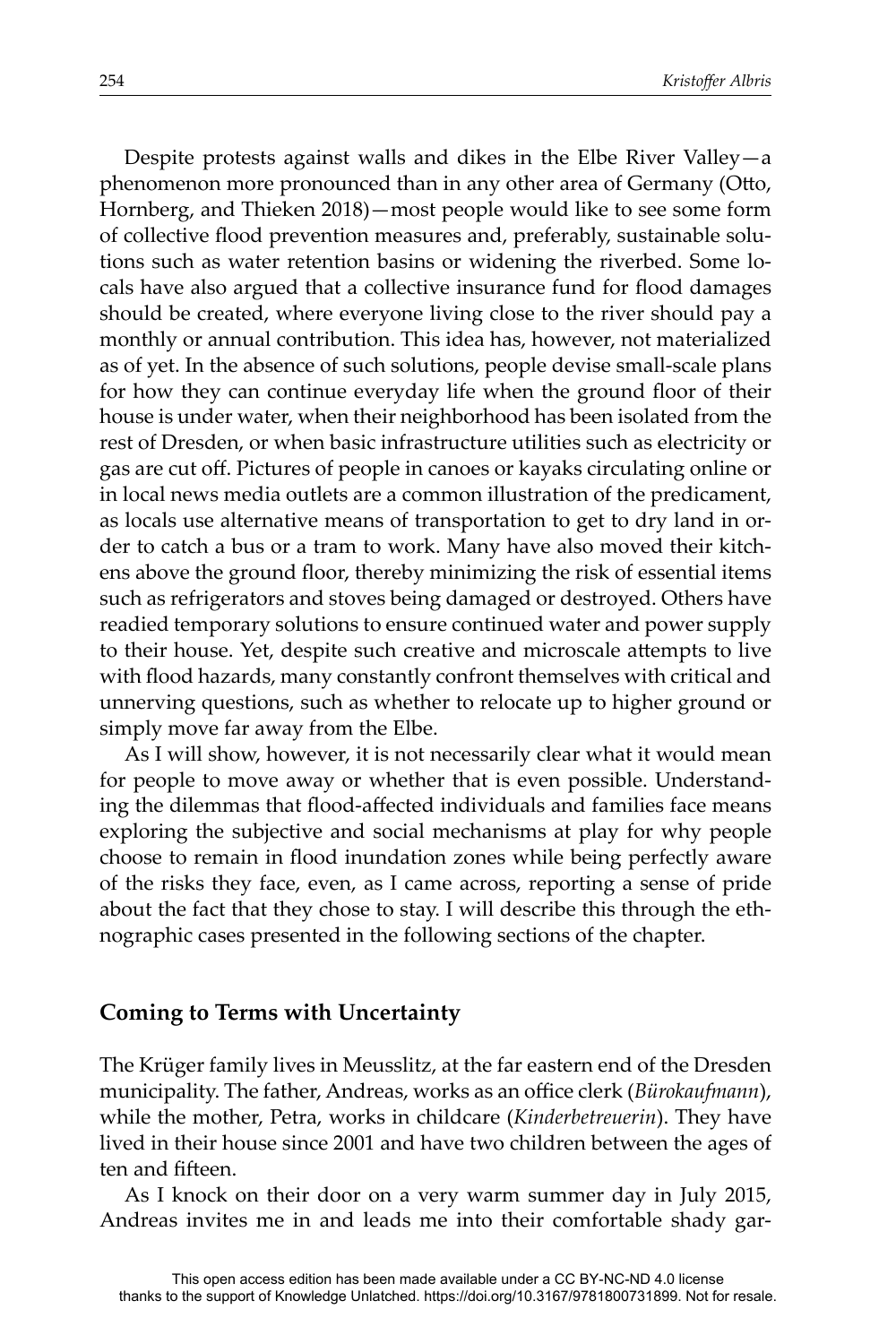den, complete with a garage, tool shed, and trampoline for the kids. The garden is big, the house has three stories, and just behind the hedge that goes around the entire plot you can catch a glimpse of the Old Elbe Arm, which is essentially a long strip of idle land. This was where the water that flooded their house in 2002 and 2013 came from.

When they bought their house in 2001, it was a complete ruin, and they needed to do a whole lot of work to get it into shape. Growing up, Andreas's father taught him how to use tools, and he became quite handy, so they took it upon themselves to restore the house and turn it into their dream home. With the help of friends, they spent a whole year restoring the house, clearing it of asbestos and taking care of other wear and tear that it had endured over the years. "We probably would not have bought the house if we had known just how bad a shape it was in," Andreas reflects. In part because they have spent so much energy trying to design the house according to their visions of a good life, Andreas tells me, they really do not want to move away.

Like many of the other people I interviewed in flood-prone areas, Andreas and Petra bought their house just before the 2002 floods. Since there had not been a flood for many years, they thought it would be fine. "We did not really think about it," Petra says, and explains their story from the beginning:

*Petra*: We had no idea how high the water could get. No one had told us. There was nothing in the media about what to expect. We probably did not even know whether there would be floods here. A neighbor remembered a flood back in 1941. So, we thought, "No worries!" But then the water came. We took what we could, but we were not quite finished building the house at the time. We tried to protect it with sandbags. Everyone in the area did that. Everyone. Today we know that you cannot stack sandbags particularly high, so it really does not make that much of a difference, but back then we did it. The water level was above the ground floor of the house, almost to the first floor. Everything in the garden floated around.

*Andreas*: The worst thing about cleaning up and repairing damages after the 2002 floods was the dried mud and sludge [*Schlamm*]. The sludge coated the house in a very thick layer, and it had even sealed the door so completely that we could not get inside. The water was gone, but the sludge remained. The house is old, and we had not quite finished the restoration work, so we spent the whole time during that first phase trying to get it clean once again after having bought it just one year earlier.

In the aftermath of the floods, while it was summer and while the process of drying the walls was underway, they set up a kitchen and bathroom in the garden and slept upstairs on the first and second floors, which had not been as severely affected. But, as autumn and winter approached,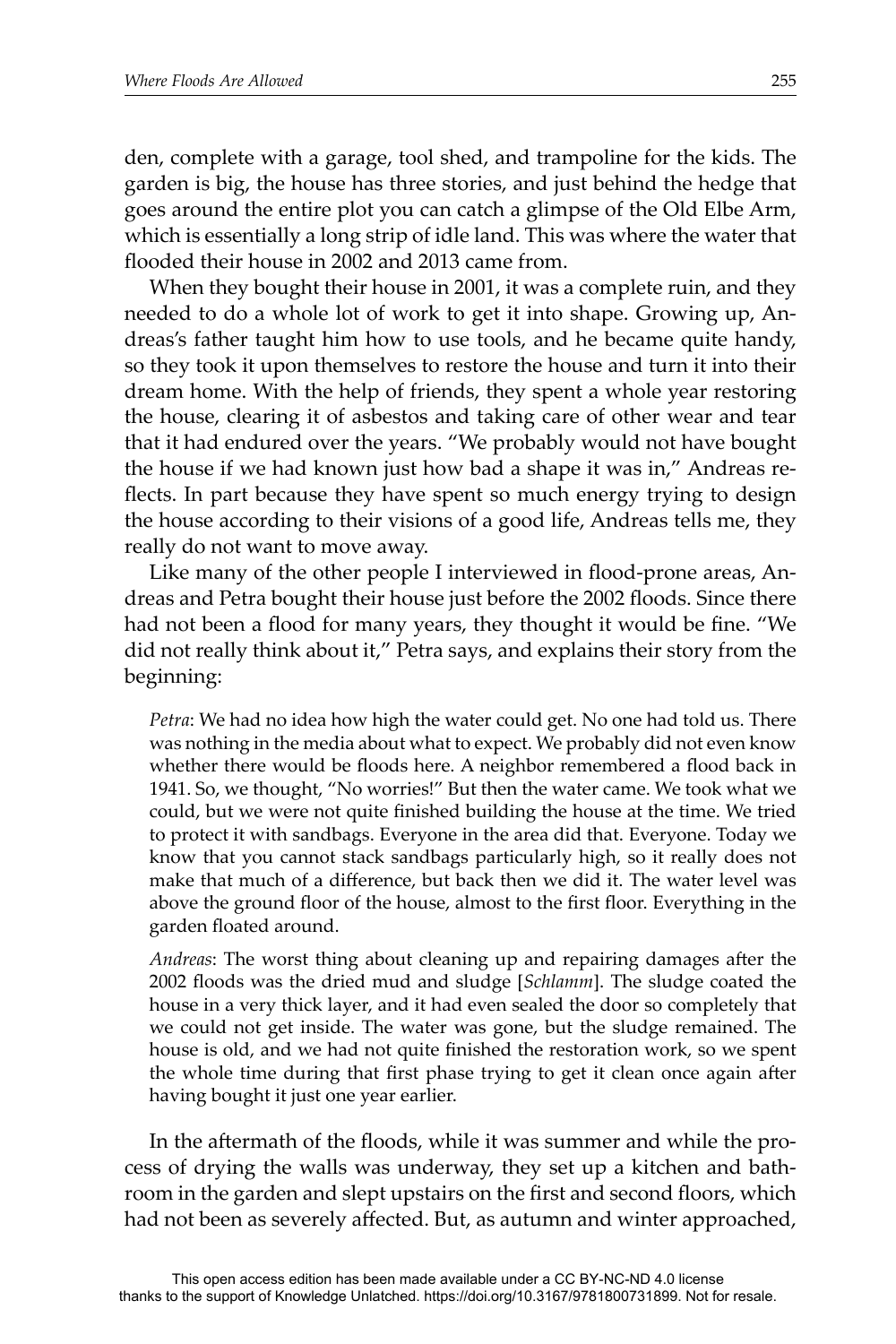they had to rent a house through some of their friends. They took whatever furniture they could along with whatever they needed to live a decent, temporary life. They used foldout beds and camping equipment. In the meantime, Petra had become pregnant with their second child.

Andreas and Petra have no objection to living with family or friends when the first floor of their house is underwater, including during the extensive period after the floods when restoration and repair work is ongoing. Some of their neighbors are more stubborn, refusing to leave their homes, and instead use small boats and auxiliary power generators to enable everyday life to continue despite the water. Some neighbors even fished from their balconies and terraces for food. This is something that Andreas and Petra laugh about now, of course, as it was not really a matter of survival but about showing a kind of spirit of refusal on the part of their neighbors to let the floods disrupt the ability to stay where they were.

People who live in areas that have experienced floods explained to me that it has taken more than one flood event for them to ascertain exactly what needs to be done to prepare for the many blows to one's home and psyche: "One learns to make one's house ready and stay updated through the media," as Andreas phrased it. Andreas and Petra have obtained a great deal of knowledge in dealing with floods over the years, including how to be flexible and prepared and, not least, to have foresight about when and how fast the water rises:

*Andreas*: We now estimate that it takes about ten hours from the first official warning before the water starts to enter our house. We know exactly how much time we have when the water is at a certain level at the measuring station in Dresden. In 2013, this prediction fit pretty well. In 2002, we had no idea what awaited us. And now here in 2013, we knew what was coming—but even though we knew that we had to wait, it was still stressful.

They had no flood insurance in 2002, but they received many private donations to help rebuild. They also invested their own savings. Still, much of the financial support came from the Development Bank of Saxony (Sächsische Aufbaubank, SAB). In 2002, they did not know how much damage the house had sustained or what needed to be repaired. The SAB sent an appraiser who was also an architect and who helped them make plans for how to repair the damage to the house. At that time, the old eighteenth-century house was categorized as a heritage site, which added to the complexity of the process. It was not clear to them how everything was decided upon, but over the next thirteen months, they repaired as much as they could with the help of the architect from the SAB so that they would not have to do anything more for several decades.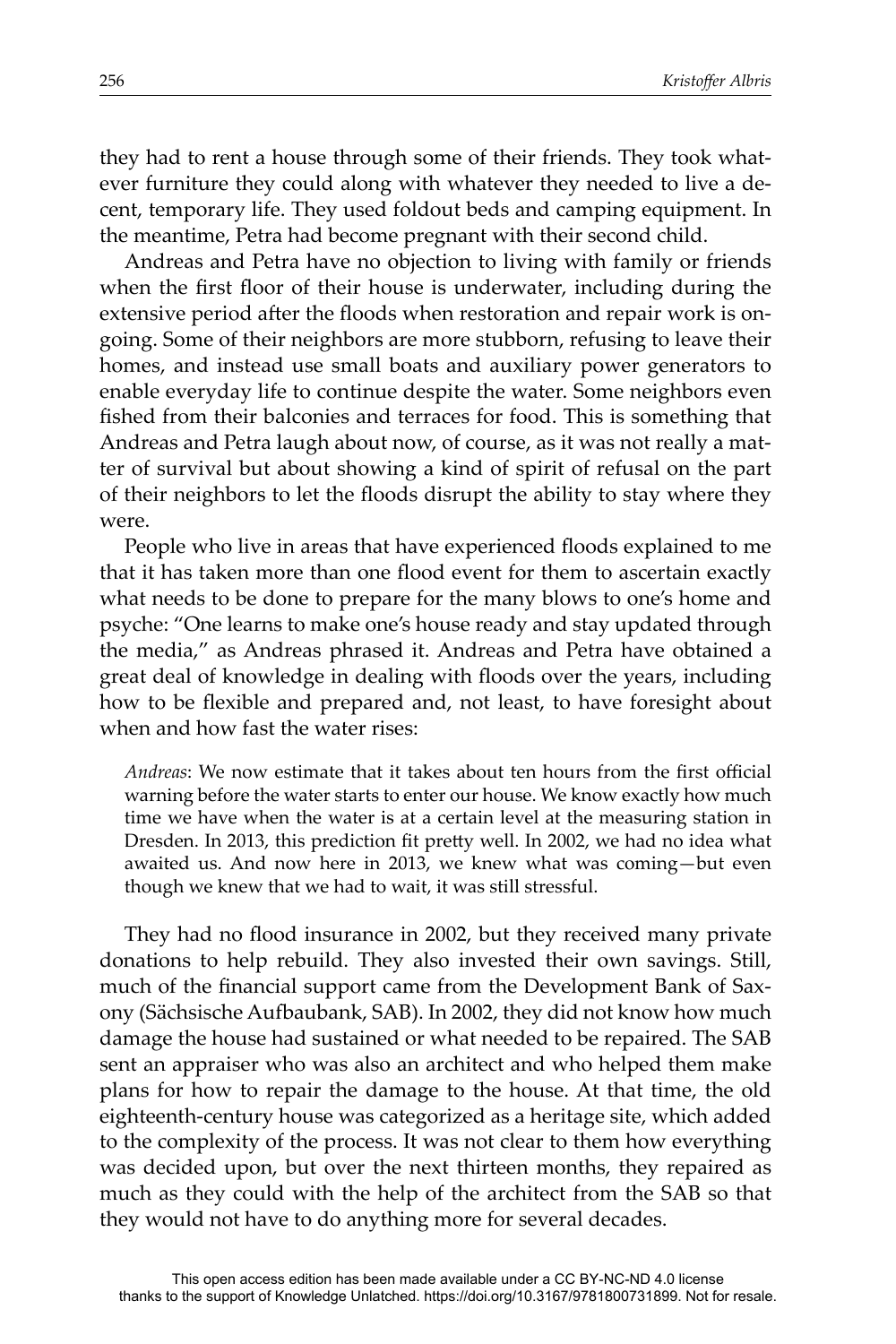What is interesting to note here is what Andreas and Petra think about their future: do they want, or will they be forced, to move?

*Andreas*: Petra has considered it, but it is not realistic. No one will buy the house. They know that the house has been completely under water at least twice and almost a third time in 2006. We also have a mortgage to pay to the bank, and every time we consider moving, we feel this double burden hinders our plans. It is also very beautiful here, and we do not really want to move. Maybe after the next flood. But selling the house right now makes little sense because we cannot get enough for it to buy something that suits our needs. And, I must be honest, I will not spend the rest of my life in a home where I am unhappy. When the next flood comes, maybe things will be different.

As is the case for many of the people in living in flood-prone areas in Dresden, the Krügers settled down here around the time when they were having their first child because it is far from both the noise and the pollution of the city but still in proximity to the public infrastructure system of buses and trams. Andreas tells me that they have talked about moving on several occasions, especially after the 2013 flood. But it was mostly Petra that wanted to move and he that wants to stay. That is, he corrects himself, if another major flood comes in the next few years, he might reconsider whether to move. For the time being, he likes living here. There is easy transport to the city center, many green spaces, and a close-knit community feeling, both in relation to their surrounding neighbors and to the local community association that was established after the 2002 floods.

What about structural flood protection? I mention the issue of floodwalls to Andreas and Petra. The city decided in 2005 that this part of Dresden is officially classified as a flood inundation zone, and there are no plans for protection. For Andreas and Petra, this means they have been left behind by the city:

Petra: So, they let us consciously be flooded with water because then they can save other areas of the city.

*Andreas*: We have heard that the city is considering building some of the major roads in this part of Dresden higher up, which would make it easier to get to and from these areas that become islands when there is flooding. The city is also considering different bridge configurations so the water can flow easily away and does not get pushed back to us. But nothing has been done so far.

On the one hand, Andreas and Petra think it is understandable from a rational point of view that the city does not intend to safeguard them from floods. There are only a couple of dozen houses in their area of the city and not many stores or significant industry. On the other hand, says Petra, their very existence is at stake. Andreas is more skeptical, asking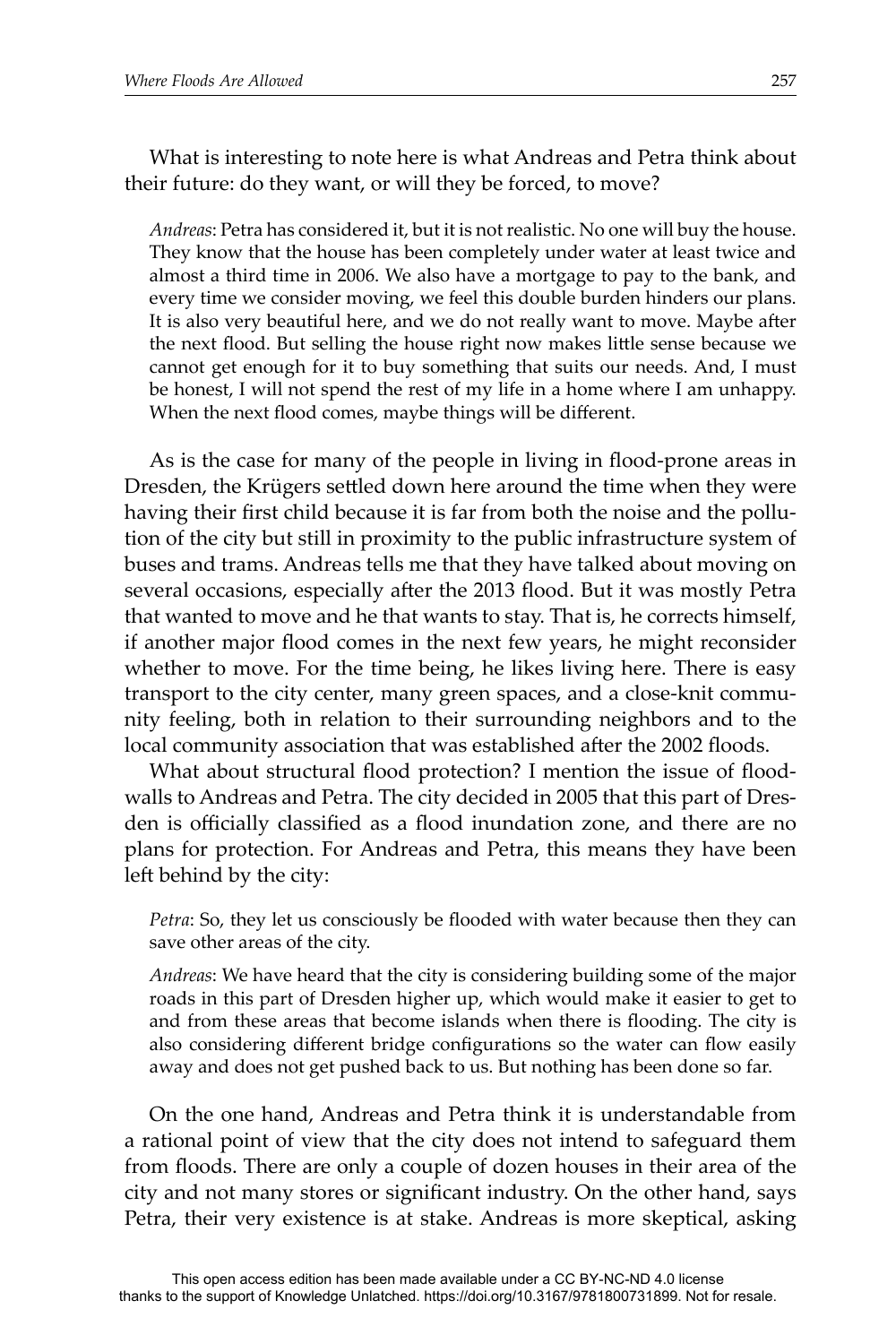rhetorically if the city decided to protect this area against floods, how much would the water level rise in the rest of the city? "Maybe you cannot even measure it in centimeters. If that is the case, the only logical course is to build some form of protection here." The question, of course, adds Andreas, echoing the debate in Laubegast, is that some of the locals will have to decide whether they would prefer to lose the beautiful view from their ground floor or be protected from flooding. Petra jumps in and adds:

*Petra:* The people who decide these things on the city council or the Saxony parliament do not live here themselves, and they probably have never experienced any flooding. They have probably never been affected by water masses themselves.

While the Krüger family's case highlights in detail the worries on the part of families in flood-prone areas of feeling left behind by the local authorities, the case I describe in the following section delves into the question of insurance and the tedious troublesome work around doing repairs to one's home.

#### **Insurance and the Economy of Flood Repairs**

On the opposite end of the Dresden municipality, the peri-urban settlements of Cossebaude and Gohlis are like Meusslitz: areas that are partly used as retention spaces for flood management.

I visited the Schneider family in July 2015 on a warm summer night. As I arrive, Dieter Schneider opened his garden gate for me. On the opposite side of the garden lay vast fields of barley. "Look!" Dieter exclaimed as he threw his arms wide, trying to grasp the wideness of the dark blue evening sky with the setting sun in the background. "Who wouldn't want this? You have everything. The fields, the sunshine, the calmness, the trees, the fresh air, and the river not far away. But, just remember, if you can't see the Elbe, then you're fine. Most of the time."

Dieter lives with his wife Helma and their two children on a street that connects Cossebaude and Gohlis on the western end of the Dresden municipality. There are a number of similar houses in this small settlement, with mostly middle-class families that moved out of the Dresden city area to raise children and have space and calm to pursue a comfortable life. All the houses were built between 2000 and 2001. Dieter and Helma are both from the Johannstadt, a neighborhood close to the city center. They moved to Cossebaude in 2000 because they had friends that lived in the area that they wanted to live closer to.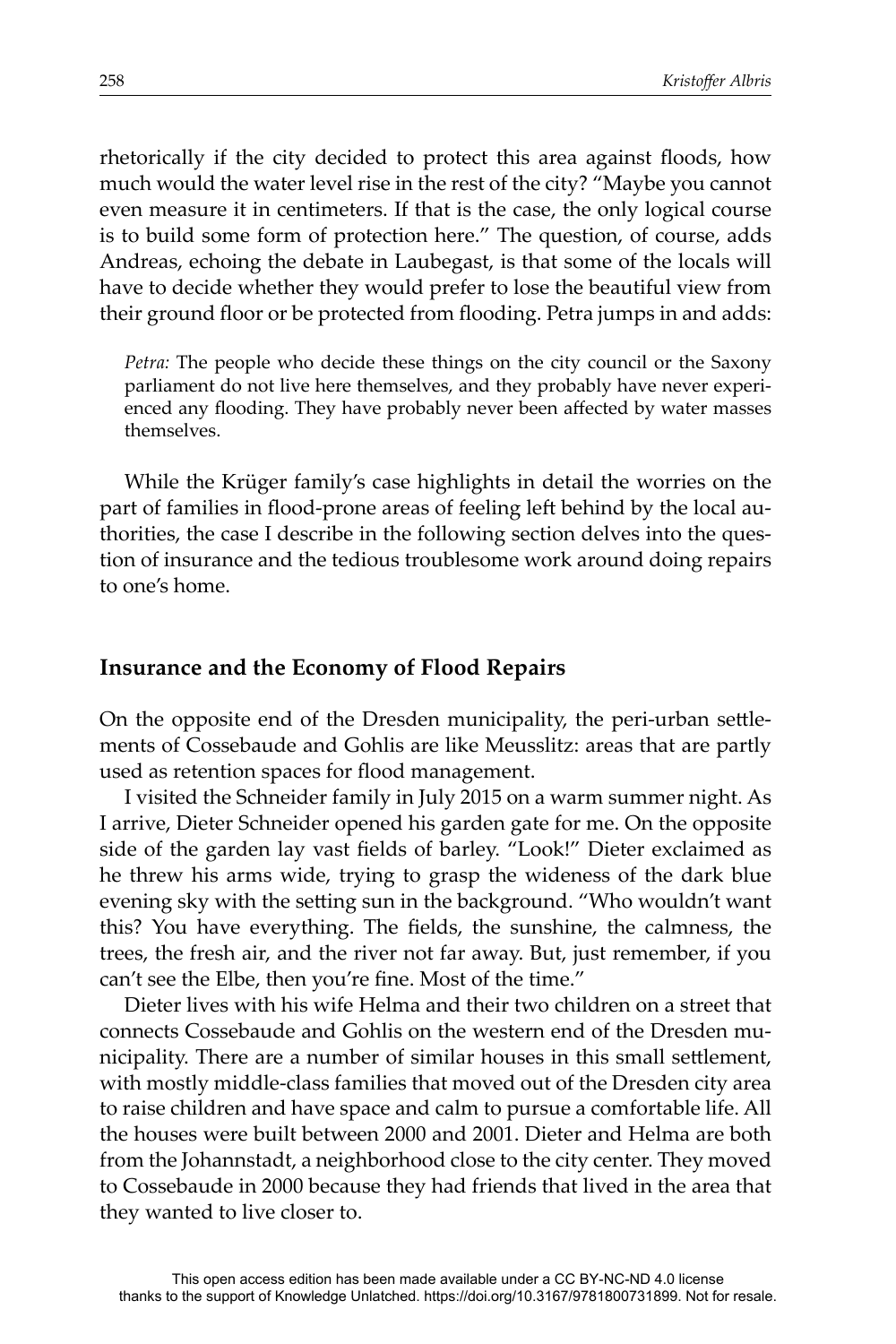When I visited them, they offered me coffee in their backyard, which was meticulously well kept with beds, shrubberies, water pools for fish, and a finely carved-out terrace. As I complimented the garden, Dieter uttered a long sigh and explained how they have had to repair and rebuild parts of their house over and over again. For them, it seems like their life has been nothing but repair work since the time they moved here.

Their story of the 2002 emergency is strikingly similar to the Krüger family's. Compared to the Krügers, however, they have experienced more frustration during the reconstruction phases. Interestingly, although the 2002 floods were a greater shock than those of 2013, the latter event caused a great deal more trouble. In 2002, they managed the best they could:

*Helma*: My parents were on vacation, and we lived there for three weeks, and then we found a place to live. Our son had just been born; he was only three months old. And, then we got a home with kitchen, and another one just beside it with a couple of rooms for sleeping. And, for the two months it lasted, we camped out there. We got a couple of pieces of furniture from our damaged house. It was hard. Really hard, with two small children, the small one was three months and the old one was five years. The childcare center was also flooded, so we had to look after them. I was home, at that time I did not work. I had to constantly bring the baby to my parents', go to the house to clean up, then go breastfeed, and then go back again to clean the house. It was a very stressful period.

As with the Krüger family, not long after Dieter and Helma bought the plot and built the house it was designated a flood inundation zone by a 2000 city council decision. That means that the city allows a certain amount of inundation in that area, using the land as a retention space.

*Dieter*: In the contract and in the law, it says that we had to build in distinct ways, higher than normal. We have the highest house in the area, and we built on a concrete foundation. We were among the first, a lot of the other houses in the area were built after us.

They bought the plot of land, and then the building plans needed to be revised according to flood risk rules. By then, they had already invested in the house. As Dieter explained to me, that they had already invested in the house is crucial for the insurance policies they have held and to the kind of compensation they are entitled to when their house is flooded. In 2002, they had flood insurance with Allianz; the insurance company had taken over their policy from a public flood insurance scheme from the time of the German Democratic Republic (GDR) that many people in flood-prone areas across the former East Germany have had or still have. Although most of the damages that people sustained to their houses and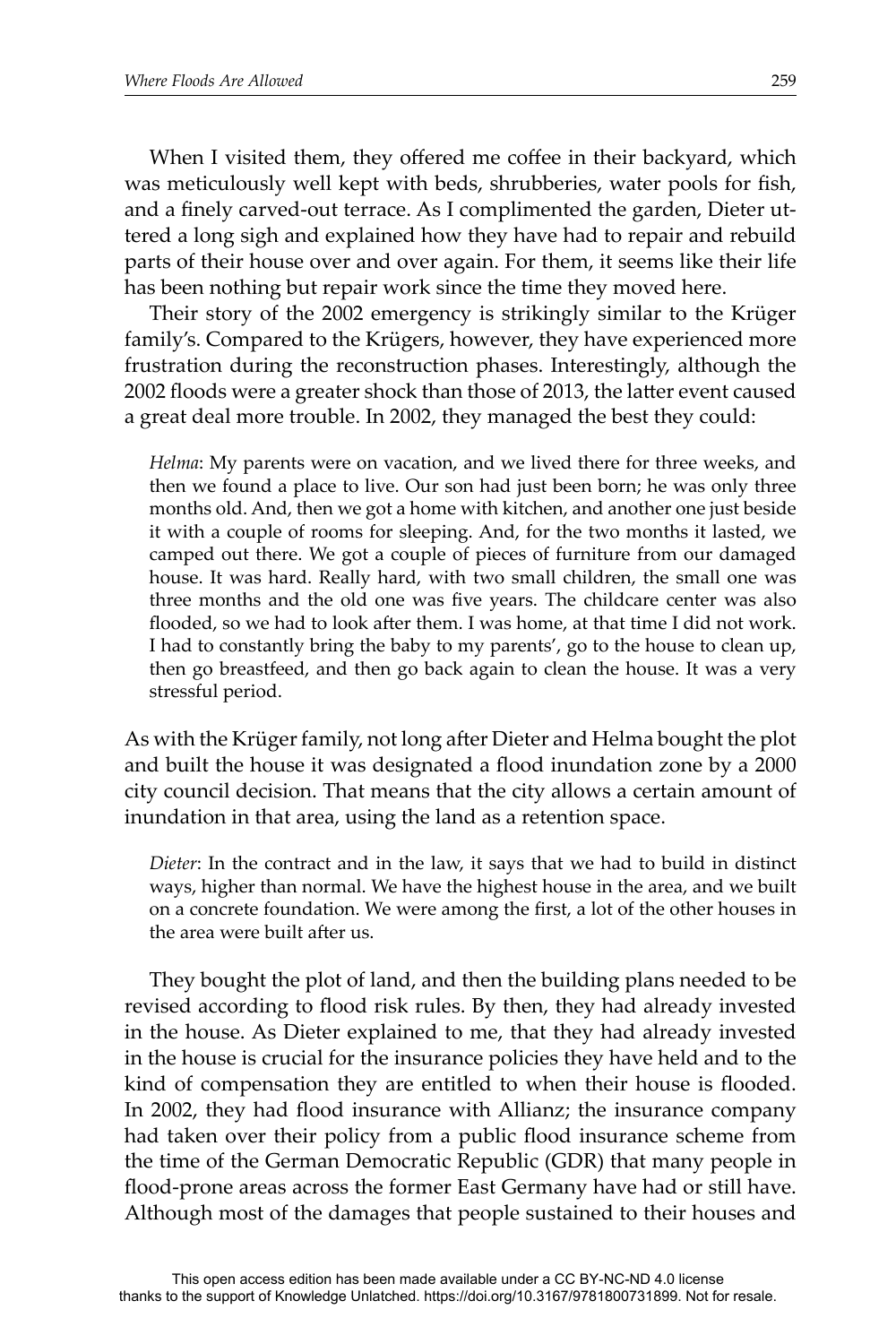belongings are fairly manageable compared to other disaster contexts, the costs quoted sometimes took me by surprise:

*Dieter*: The damage was around 100,000 euros in total. The costliest damages were to the walls, piping, electricity, and other basic services that a house needs to function. But everything was very well organized on the part of the insurance company. At that time, very few people here were insured; we were among the only ones. The insurance compensation came very quickly, it functioned very effectively, and they sent a contractor to help us who was very effective. The floor tiles were like sheets of ice. You could just break off pieces of them. Then fungus started to form, and we had to prevent that somehow.

Kristoffer: And that was covered by the insurance?

*Dieter*: Yes, apart from the 5,000-euro deductible that we had to pay ourselves. The process lasted from August to November, and then it was over. In comparison with 2013, it was a very quick process.

*Kristoffer*: Did you think after the 2002 floods that you would move?

*Helga*: No, not at that time. We didn't think it would come again so quickly, and never that it would be as high as it was in 2002. It was a hundred-year flood. So, you thought that was it for the next hundred years . . .

Dieter and Helga were spared flooding during the minor 2006 event, but not long after came the 2013 floods. The aftermath of this event turned out to be more complicated for the Schneiders than the Krügers, as will be evident from the following dialogue:

*Dieter*: What happened then was horrible. Before the 2013 floods, we had moved our insurance policy from Allianz to a new company. They sent a flood damage expert and an insurance representative, and we signed the contract. And we agreed on what was going to happen with the repairs. But then it developed in a bizarre manner. A water sanitation company came with a group of cheap foreign workers. These workers caused more damage than repairs because they were not skilled enough to know what ought to be removed and what should not, and what had been affected by the water. The company estimated that they would have to spend 20,000 euros to dry the interior walls. And that is not normal. That is much too expensive. And then it continued. Many, many emails with photos and all the information we could possibly send, these tiles, this piece of furniture, and so on. They just did the same thing for all the houses in the area, although there are big differences between the houses in terms of building materials.

*Helga*: It was bad. It lasted forever. The companies did not need the floods back in 2002. In 2013, the economy was riper for companies to do work on houses after the floods. In 2013, they needed the contracts because suddenly there was an industry around it, so they tried to do it as cheaply as possible.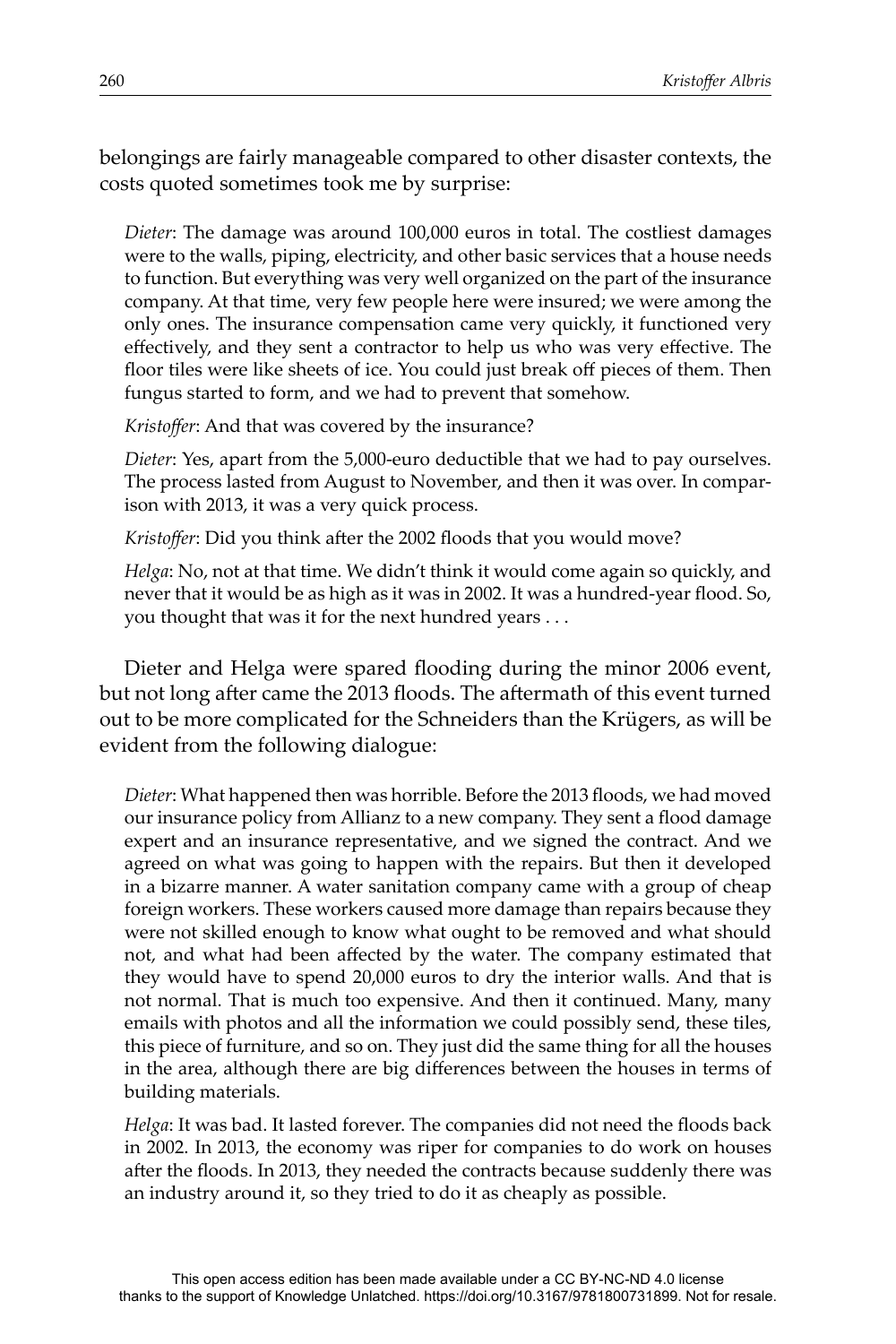The case of the Schneider family points to several issues, one of which is the problematic encounter with insurance company policies and insurance laws from state and national legislators, as such policies and laws tend to be altered when events such as floods recur on a regular basis. Another issue is that of renovating and construction companies that offer their services to flood-affected families through the insurance companies. As has been noted in much more extreme examples in the United States (Klein 2007; Adams 2013) and elsewhere in the world (Gunewardena and Schuller 2008), market actors can capitalize on destruction and calamity in ways that rarely end up benefitting those affected by disasters. Yet, the case also echoes points raised earlier in connection with the Krüger family, namely that the Schneider family insists on staying. Although, as Dieter told me as he escorted me out of their garden, each time the floods have engulfed their house, he has considered moving. As time goes by, he reverts stubbornly back to the opinion that they can manage the inundation and that things will become better in the future.

#### **Defi ant Acceptance and the Politics of Flood Protection**

As is evident from the two cases I have described above, some parts of Dresden are defined as areas where floods are allowed. That some areas are allowed to be flooded is not only due to a lack of solutions or funds, it is sometimes also an integral and necessary part of flood management. In this case, its purpose is to keep other parts of Dresden that are of higher value dry. A kind of center-periphery problem thus occurs when most of the flood protection and management investments are made in the city center (*Altstadt*), where few inhabited buildings are at risk but where buildings of great symbolic value and significance to the city are concentrated.

If complete and total flood protection in all areas of a city like Dresden is impossible, then it is up to those living in flood risk zones to withstand future inundation by bearing more of the financial burden themselves. The Free State of Saxony tries to help and to compensate flood-affected citizens through the SAB, but as we have seen, the process of receiving this financial aid is complicated and lengthy. Moreover, for property owners to receive full compensation, they must carry private insurance as well, but for many it is becoming increasingly hard to keep these insurance policies. As the case of the Krüger family shows, because of falling house prices, it is not always possible for people to move, and in the case of the Schneider family we observe that things do not necessarily get handled more efficiently the second or third time around.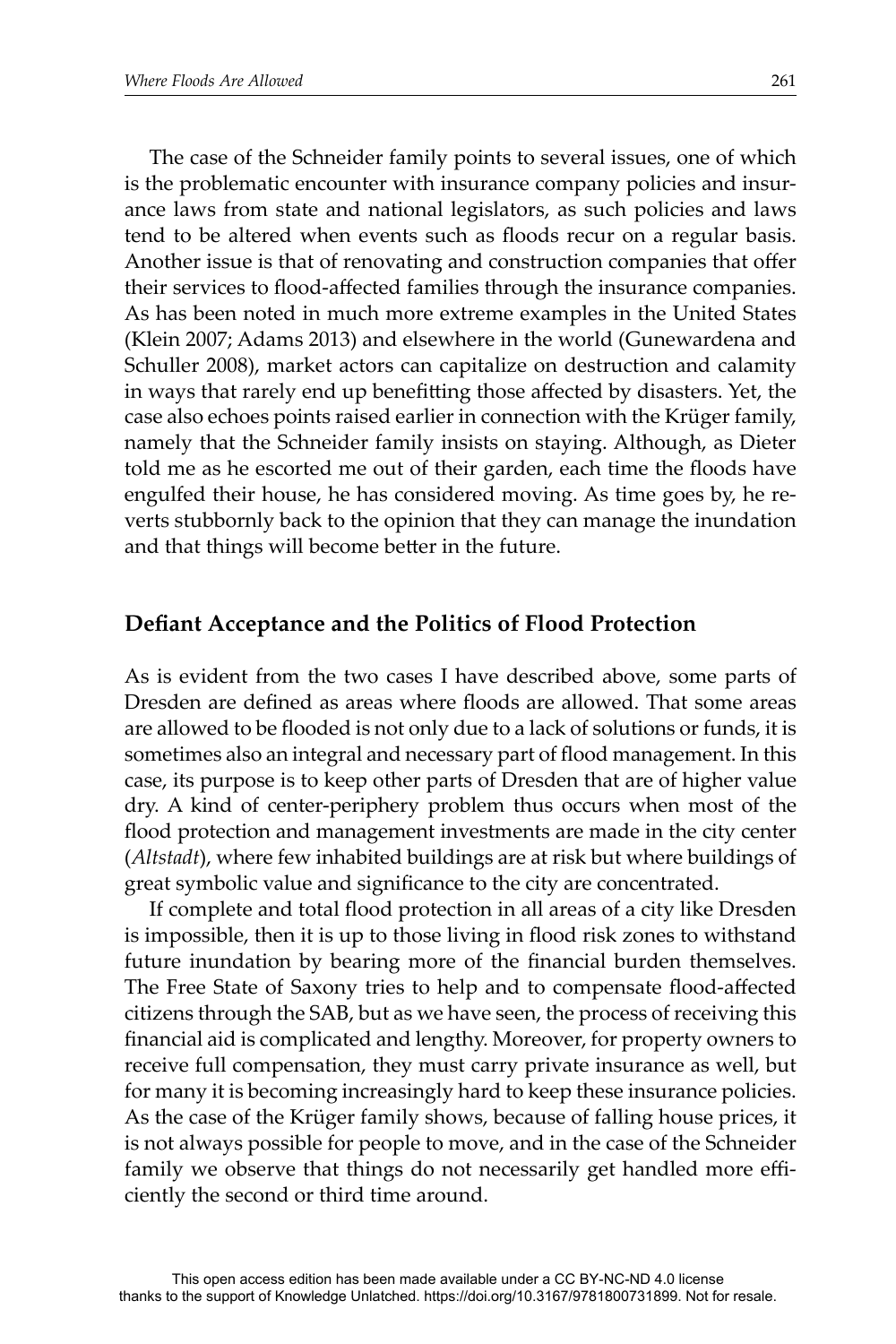As is also clear from the cases of the Schneider and Krüger families above, one of the questions I asked most often was whether people had considered moving away. There are no official statistics that can shed definitive light on this question in any comprehensive manner. Official demographic statistics on the different districts of Dresden show no clear indicators of this occurrence (Landeshauptstadt Dresden 2016). Any attempt to conclude that people have moved for one reason or the other makes this question complex to answer in a quantifiable way. In Gohlis, I was told that four to five families moved after the 2002 floods, a very small proportion of the total population given that the entire village was flooded. Locals even told me that there was a building boom after 2002, because land and house prices fell. The floods, thus, not only made people leave but also attracted newcomers, and just as companies sought to profit from flood damages, so too did the falling home prices seem attractive to some.

During my many interviews and conversations with flood-affected people, I observed their interesting tendency to talk about the floods as one event. Collapsing such discrete events into one ontological category initially seemed to me to be an indication that people ascribe the existence of floods as being a more or less unavoidable fact in the future. However, as the ethnographic cases above illustrate, when prompted to expand on their experiences, my interlocutors easily singled out and analyzed the different flood events according to their similarities and differences. In other words, even though flood events are collapsed into a single category in everyday language, people do not necessarily take for granted that it means that floods of a similar severity will come in the near future, or that they are predetermined and unavoidable, but neither does it mean that floods will not come. It means, rather, that people living in areas that are allowed to be flooded are beginning to a certain extent to embrace contingency and uncertainty as a condition of life. Rather than being either a lack of risk awareness or a defeatist and apathic resignation, I argue that these dispositions against recurring floods can be viewed as a form of defiant acceptance of the circumstances of a changing environment and climate in a political economy where floods are prevented in some places and allowed in others.

Defiant acceptance should not be interpreted to mean that people sit back and do nothing about their houses being flooded, which ought to be clear from the cases I have described in this chapter. It does mean that, especially after the 2013 event, flood-affected citizens of Dresden do not take expert estimates of statistical return periods or predictions of the future at face value. Rather than using the past to know the present or predict the future, the past casts the future in uncertain terms. The future is to some degree knowable although not predictable, and living with floods is either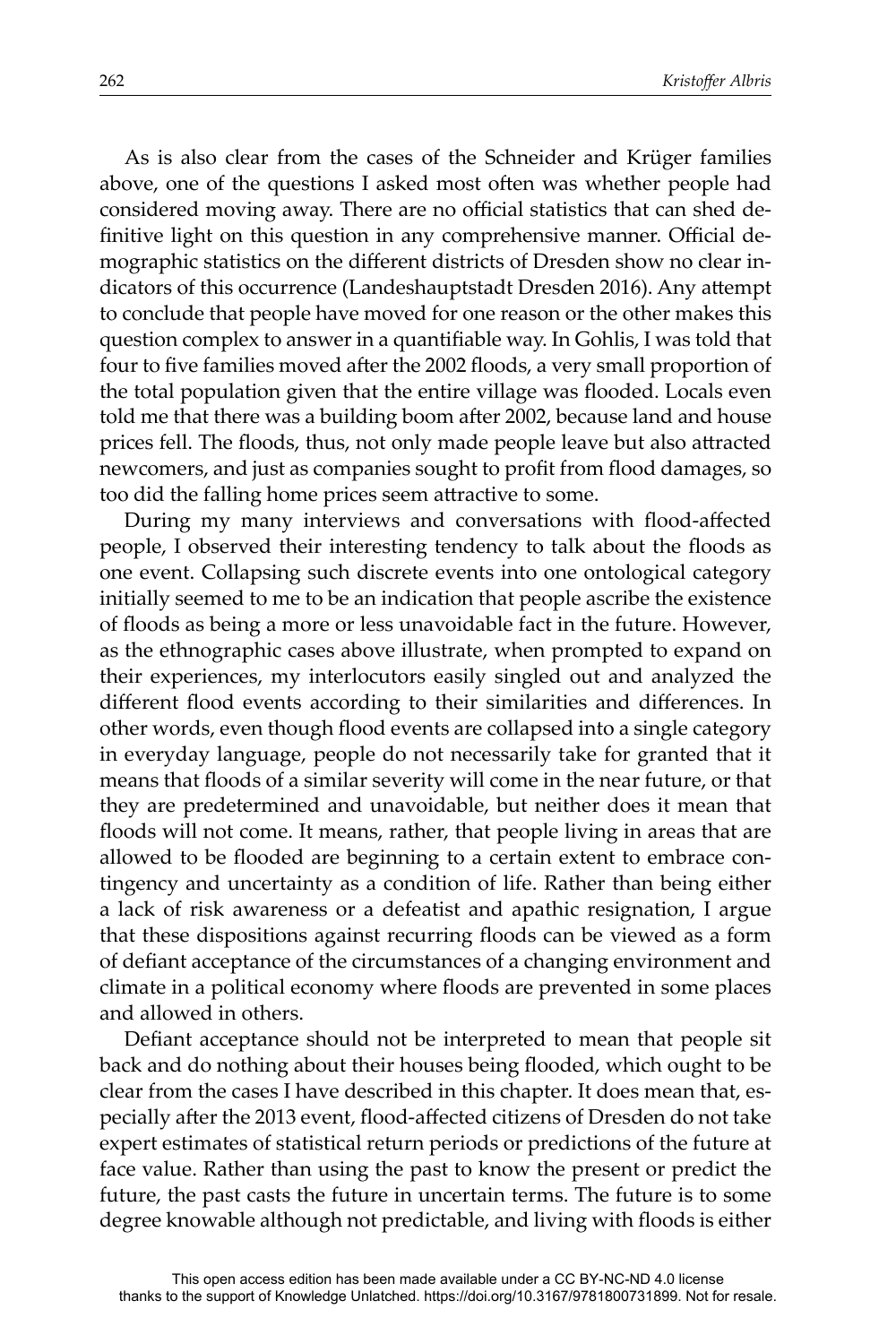a fact of life or a period of their lives that is already over—that is, if there are no more floods in the coming decades.

The idea of defiant acceptance as I propose in this chapter also points toward the fact that social capital and social cohesion in a local community—indeed a postdisaster solidarity (Oliver-Smith 1999)—plays an important role in keeping the community together and discouraging people to move. As political scientist Daniel Aldrich has pointed out with respect to postdisaster communities in Japan, the commitment to stay and rebuild, recover, and adapt after a disaster is fueled by a sense of belonging to that place (Aldrich 2012; Tierney 2014: 221). Seeing environmental adaptation as a form of acceptance thus also involves a process of finding a form of peace with nature, or at least to understand it. In this case it is the Elbe River, as Stefan Reuter who lives in Gohlis remarks:

*Stefan*: You of course thought, floods happen, you live by a river. Everyone thinks by themselves that it doesn't start a fire by oneself, but there is always the likelihood. And without this basic faith and trust in nature, you cannot live. You would live with fear and anxiety every single day. "A new flood will come!" Two years after the major 2002 floods, in 2004, I was badly sick. And a year after that, the roof of the barn flew away. If I was afraid of every single thing that could happen, well then . . . you have to live with it.

The notion of living in an area where floods are allowed to happen, and in which individuals and families have to live with them, captures the situation and stance on part of many citizens in the peripheral urban areas of the Elbe River Valley as a form of defiant acceptance. The following remark by Günther Koch is emblematic:

*Günther*: In my view, there are only two possibilities: either you protect yourself from the floods or you live with the floods. People living in mountains have other problems with snow or landslides. Coastal people have their problem with storms and tsunamis. We have floods from the river. That is how it is.

Such a perception of living with environmental risk and change whether perceived to be a result of climatic changes or not—echoes much of the recent literature in the anthropology of climate and environment (Hastrup and Rubow 2014; Crate 2011). Adaptation understood as defiant acceptance might appear to be a paradox, as it suggests that people surrender to the circumstances of risk and choose not to prepare or reduce risks, yet such a narrow understanding of adaptation and risk perception (Grothmann and Reusswig 2006) overlooks the inherent ambiguity and ambivalence that people report in postdisaster situations with respect to how they should respond to future risks. The complexities of risk awareness and perception among local communities continues to be a challenge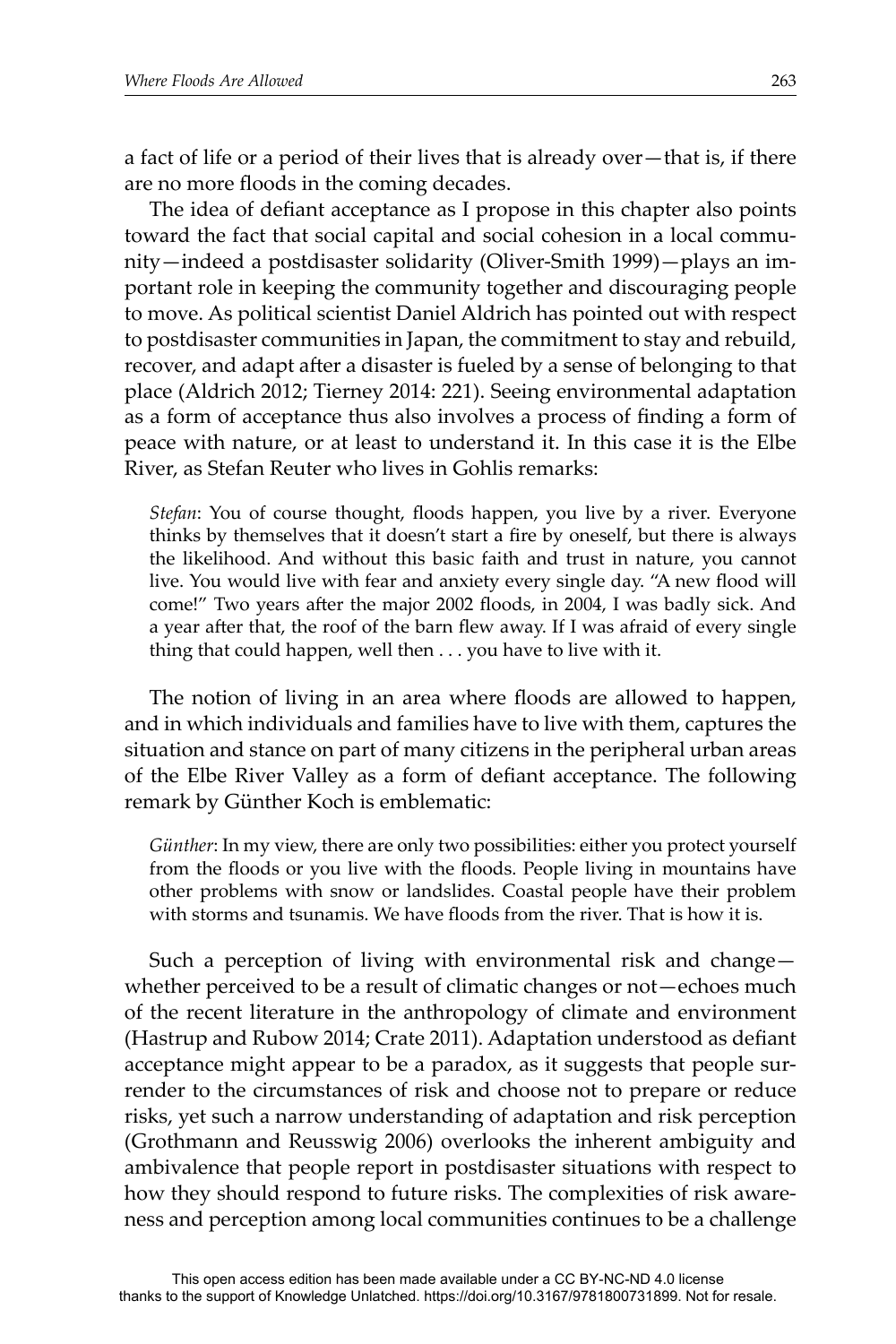also for policymakers across Europe (Albris, Lauta, and Raju 2020). As Wachinger et al. (2013) have shown convincingly in a thorough review of risk perceptions across a number of studies, factors such as age, gender, media coverage, education, income, or social status play a minimal role in understanding the relationship between risk perceptions and levels of preparedness. Instead, the personal experience of past hazards and degrees of trust in local authorities and/or one's local community are vital factors explaining the relationship between risk perception and preparedness (Wachinger et al. 2013: 1059).

Although such a perspective on preparedness and risk might seem initially a matter of common sense, it risks overlooking the central importance of political and economic decisions regarding what is prioritized and what is not in the name of risk management. For instance, in the Elbe River Valley, what are termed risk inundation zones might at first seem like an objective risk assessment indicator, specifying which areas are at risk of flooding. In fact, these labels are applied to certain geographical areas in order to legitimize an absence of preventive measures on part of the local and regional authorities. In other words, these are areas where floods are accepted for the time being and where people stay *in spite* of them. As Hoffman (2002: 140) notes, it is not always easy to explain why it is that people return to the place where calamity has happened, although some simply have no choice. Yet, of the people whose stories of calamity I have presented in this chapter, all, in fact, are able to move, although it would most likely put them in dire economic positions. Nonetheless, they do in fact have the possibility. As such, staying in a zone of risk, as Hoffman (2002) notes with reference to disaster symbolism, can also be seen as a form of ownership created in conjunction with an attachment to the places they inhabit in the Elbe River Valley. Having had to cope with several flood disaster events seems to have prompted a kind of routinization complete with dealing with renovation, reconstruction, insurance policies, and, not least, empty promises of flood protection from the local government that never materialize. As part of this routinization and temporary acceptance of risk, I argue, we can also a detect a kind of proud defiance of being able to cope with recurring floods without the aid of structural flood protection schemes from the local authorities.

#### **Conclusion**

In this chapter, I have discussed how the process of adapting to recurring floods and perceived climatic changes can be seen as a form of defiant acceptance. I have presented two cases of individuals and families in the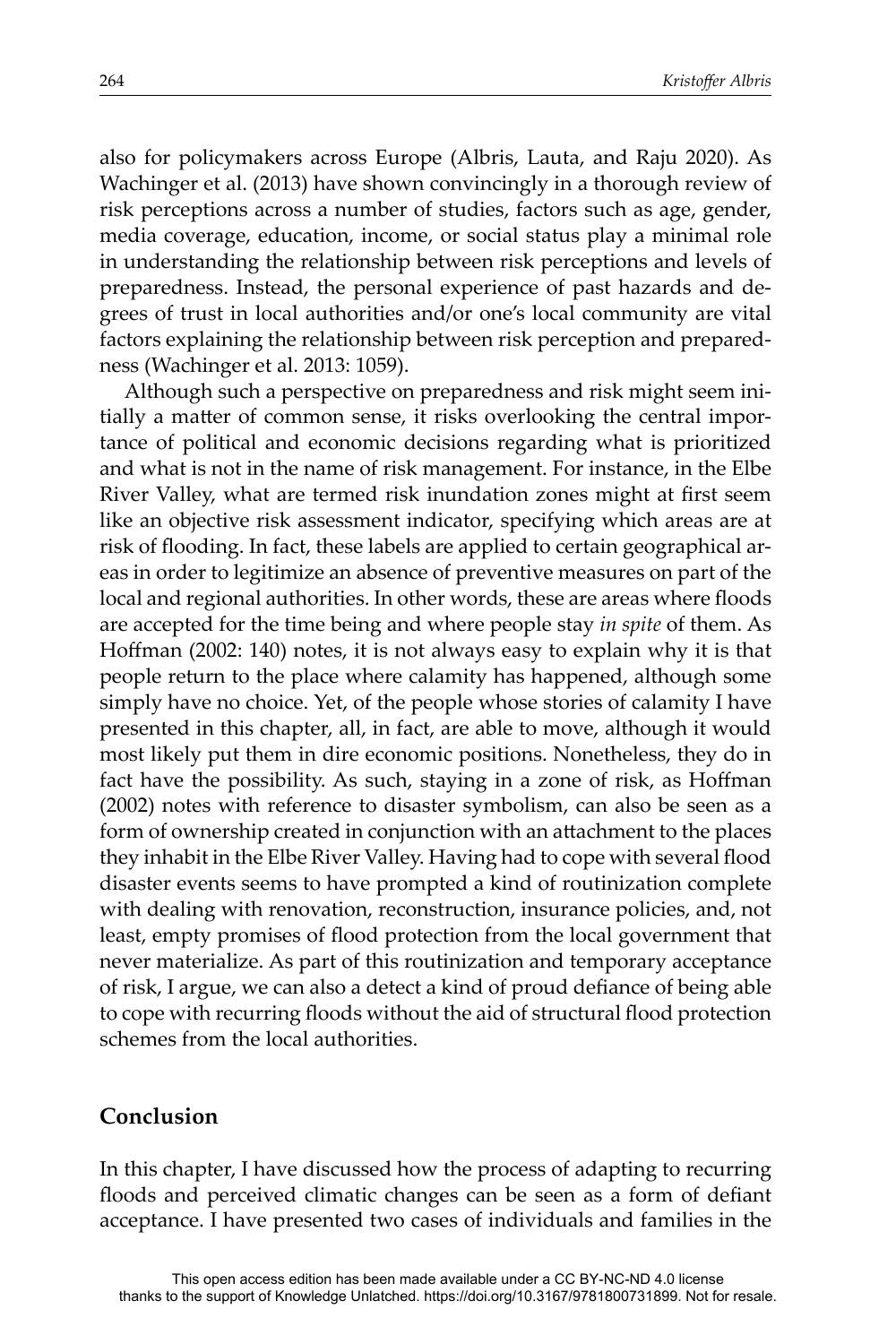Elbe River Valley who experienced the three flood events, discussing how they have struggled to rebuild and repair their homes, the different ways they experienced the flood emergencies, and their views of the future. I presented these cases in order to show the complexity of how people are trying to adjust their lives to the perceived fact of recurring floods by paying attention to how they see this adaptation and adjustment as not necessarily having an end goal, other than for things to return to normal as quickly as possible after their houses are flooded. I also showed how even the question of whether to move from or stay in a flood-prone area is never a decision that families or individuals take in isolation but one made in dialogue with the presence of floods as a matter of public concern and of a political economy underlying flood protection and risk management. Indeed, as I have aimed to describe throughout this chapter, adaptation or normalization of extraordinary events is never merely a private matter; it is also a social and political one just as much as it is an economic one.

I have argued that the notion of defiant acceptance points to a stance in which staying put and performing minimal amounts of adaptive actions are not irrational or based on erroneous risk perceptions. Rather, such defiance is a reaction to both a general sense of uncertainty with the future of climate risks and also to a political economy of flood protection whereby some parts of the riverine landscape are valued by local authorities and thus prioritized as worthy of protection, to the detriment and sacrifice of other areas. As some citizens see floods as an inescapable although uncertain fact of life, they choose to stay. In doing so, they practice a form of defiant acceptance that is both a collective demonstration of the pride and capability to cope with calamitous events in their local communities as much as it is a critique of the local authorities.

## **Acknowledgments**

The research underpinning this chapter was done as part of the Changing Disasters research project, which was funded by a grant from the 2016 University of Copenhagen Excellence Programme for Interdisciplinary Research.

**Kristoff er Albris** is assistant professor at the Copenhagen Center for Social Data Science (SODAS) and the Department of Anthropology, University of Copenhagen. His main research interests include people's responses to natural hazards (primarily floods and storm surges), the politics of climate risk adaptation projects, and the relationship between extreme events and the everyday. He is currently working on his first monograph,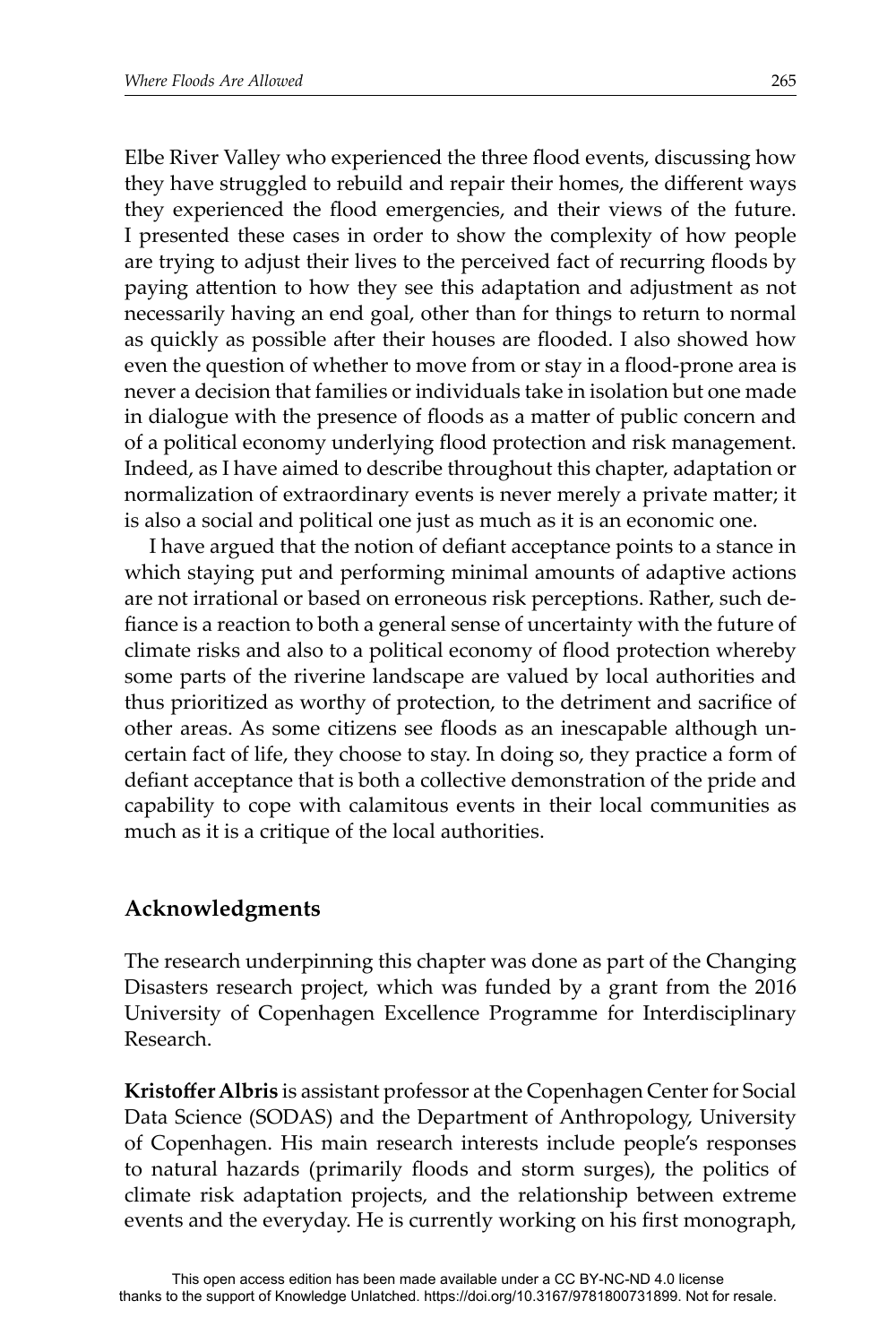investigating how people in the Elbe River Valley are coming to terms with recurring floods.

#### **Note**

1. Names of interlocutors appearing in this chapter have been pseudonymized.

## **References**

- Adams, Vincanne. 2013. *Markets of Sorrow, Labors of Faith: New Orleans in the Wake of Katrina*. Durham, NC: Duke University Press.
- Albris, Kristoffer, Kristian Cedervall Lauta, and Emmanuel Raju. 2020. "Disaster Knowledge Gaps: Exploring the Interface between Science and Policy for Disaster Risk Reduction in Europe." *International Journal of Disaster Risk Science* 11: 1–12.
- Aldrich, Daniel P. 2012. *Building Resilience: Social Capital in Post-disaster Recovery*. Chicago: Chicago University Press.
- Barrios, Roberto. 2014. "'Here, I'm Not at Ease': Anthropological Perspectives on Community Resilience." *Disasters* 38(2): 329–50.
	- ———. 2016. "Resilience: A Commentary from the Vantage Point of Anthropology." *Annals of Anthropological Practice* 40(1): 28–38.
- Crate, Susan. 2011. "Climate and Culture: Anthropology in the Era of Contemporary Climate Change." *Annual Review of Anthropology* 40(1): 175–94.
- Dresden Brand- und Katastrophenschutzamt. 2013. *Hochwasser Juni 2013: TELKurzberiĖ t zum Hochwasser der Elbe 03.—10.06.2013 in der Landeshauptstadt Dresden*. Dresden: Landeshauptstadt Dresden.
- Dresden Umweltamt. 2012. *Umweltbericht 2012: Dresden—10 Jahren nach den Hochwassern 2002*. Dresden: Landeshauptstadt Dresden.
- European Environment Agency. 2013. *Flood Risk in Europe: The Long-Term Outlook*. Retrieved 20 April 2020 from www.eea.europa.eu/highlights/flood-risk-in-eur ope-2013.
- Freistaat Sachsen. 2013. *Der WiederauĠ au im Freistaat Sachsen nach dem Hochwasser im Juni 2013: Freistaat Sachsen; Sächsische Staatskanzlei*. Retrieved 20 April 2020 from https://publikationen.sachsen.de/bdb/artikel/20553.
- Fügner, Dieter. 2002. *Hochwasserkatastrophen in Sachsen*. Taucha: Tauchaer Verlag.
- Grothmann, Torsten, and Fritz Reusswig. 2006. "People at Risk of Flooding: Why Some Residents Take Precautionary Action While Others Do Not." *Natural Hazards* 38(1): 101–20.
- Gunewardena, Nandini, and Mark Schuller, eds. 2008. *Capitalizing on Catastrophe: Neoliberal Strategies in Disaster Reconstruction*. Lanham, MD: AltaMira Press.
- Hastrup, Kirsten. 2009. "Waterworlds: Framing the Question of Social Resilience." In *The Question of Resilience: Social Responses to Climate Change*, edited by Kirsten Hastrup, 11–32. Copenhagen: The Royal Danish Academy of Sciences and Letters.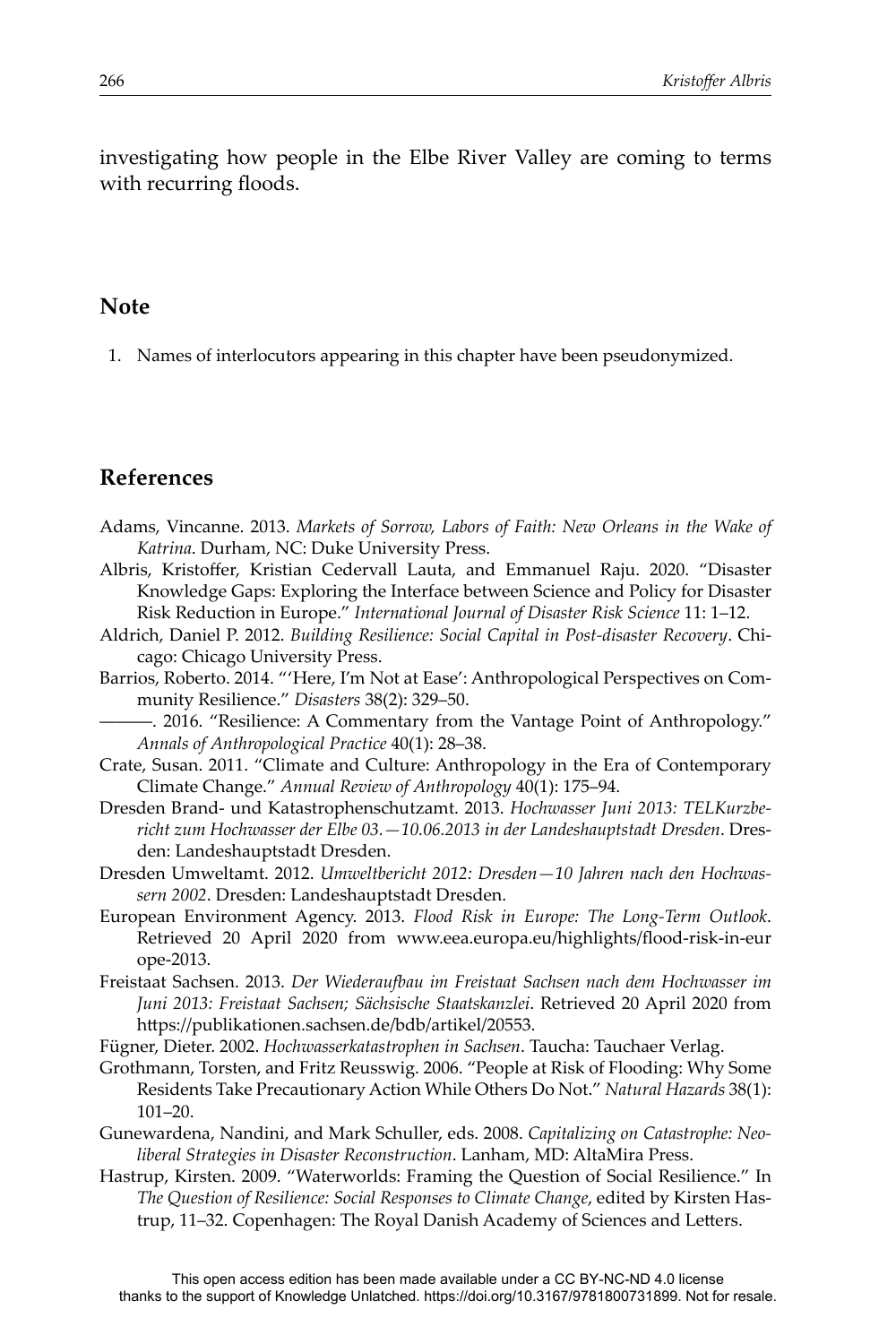- Hastrup, Kirsten and Cecilie Rubow, eds. 2014. *Living with Environmental Change: Waterworlds*. London: Routledge.
- Hoffman, Susanna. 2002. "The Monster and the Mother: The Symbolism of Disaster." In Catastrophe and Culture: The Anthropology of Disasters, edited by Susanna Hoffman and Anthony Oliver-Smith, 113–42. Santa Fe: School of American Research Press.
- Jasanoff, Sheila. 2010. "Beyond Calculation: A Democratic Response to Risk." In *Disaster and the Politics of Intervention*, edited by Andrew Lakoff, 14–41. New York: Columbia University Press.
- Kachelmann, Jörg, ed. 2002. *Die Grosse Flut: Unser Klima, Unsere Umwelt, Unsere ZukunĞ*. Hamburg: Rowohlt Verlag.
- Kirchbach, Hans-Peter von, Thomas Popp, and Jörg Schröder. 2013. *Bericht: der Kommission der Sächsischen Staatsregierung zur Untersuchung der Flutkatastrophe 2013*. Freistaat Sachsen: Sächsische Staatskanzlei. Retrieved 20 April 2020 from: https:// publikationen.sachsen.de/bdb/artikel/20534.
- Klein, Naomi. 2007. *The Shock Doctrine: The Rise of Disaster Capitalism*. New York: Henry Holt.
- Korndörfer, Christian. 2001. "Die Dresdner Elbauen—Hochwasserschutz und Refugium für Menschen und Natur." *Dresdner HeĞ e* 67(3/01): 22–29.
- Korndörfer, Christian, Peter Teichmann, and Frank Frenzel. 2011. "Integrated Climate Adaptation in Dresden: Insights from Flood Prevention." In *Resilient Cities: Local Sustainability*, edited by Konrad Otto-Zimmermann, 1:291–98. Dordrecht: Springer.
- Kreibich, Heidi, Isabel Seifert, Annegret H. Thieken, Eric Lindquist, Klaus Wagner, Bruno Merz. 2011. "Recent Changes in Flood Preparedness of Private Households and Businesses in Germany." *Regional Environmental Change* 11: 59–71.
- Kreibich, Heidi, and Annegret H. Thieken. 2009. "Coping with Floods in the City of Dresden, Germany." *Natural Hazards* 51: 423–36.
- Landeshauptstadt Dresden. 2016. Statistische Mitteilungen: Bevölkerung und Haushalte 2015. Dresden: Büro des Oberbürgermeister. Retrieved 20 April 2020 from http:// www.dresden.de/de/leben/stadtportrait/statistik/publikationen/stadtteilkatalog .php.
- Marino, Elizabeth. 2015. *Fierce Climate, Sacred Ground: An Ethnography of Climate Change*. Fairbanks: University of Alaska Press.
- Mauelshagen, Franz. 2009. "Disaster and Political Culture in Germany since 1500." In *Natural Disasters, Cultural Responses: Case Studies toward a Global Environmental History*, edited by Christoph Mauch and Christian Pfister, 41-76. Lanham, MD: Lexington Books.
- Munich Re. 2014. "Overall Picture of Natural Catastrophes in 2013 Dominated by Weather Extremes in Europe and Supertyphoon Haiyan." Press release. Retrieved 20 April 2020 from https://www.munichre.com/en/media-relations/publications/ press-releases/2014/2014–01–07-press-release/index.html.
- Oliver-Smith, Anthony. 1999. "The Brotherhood of Pain: Theoretical and Applied Perspectives on Post-disaster Solidarity." In *The Angry Earth: Disaster in Anthropological Perspective*, edited by Anthony Oliver-Smith and Susanna Hoffman, 156–72. New York: Routledge.
- OĴ o, Antje, Anja Hornberg, and Annegret H. Thieken. 2018. "Local Controversies of Flood Risk Reduction Measures in Germany: An Explorative Overview and Recent Insights." *Journal of Flood Risk Management* 11(S1): S382–94.
- Simpson, Edward. 2013. *The Political Biography of an Earthquake, AĞ ermath and Amnesia in Gujarat, India*. Oxford: Oxford University Press.